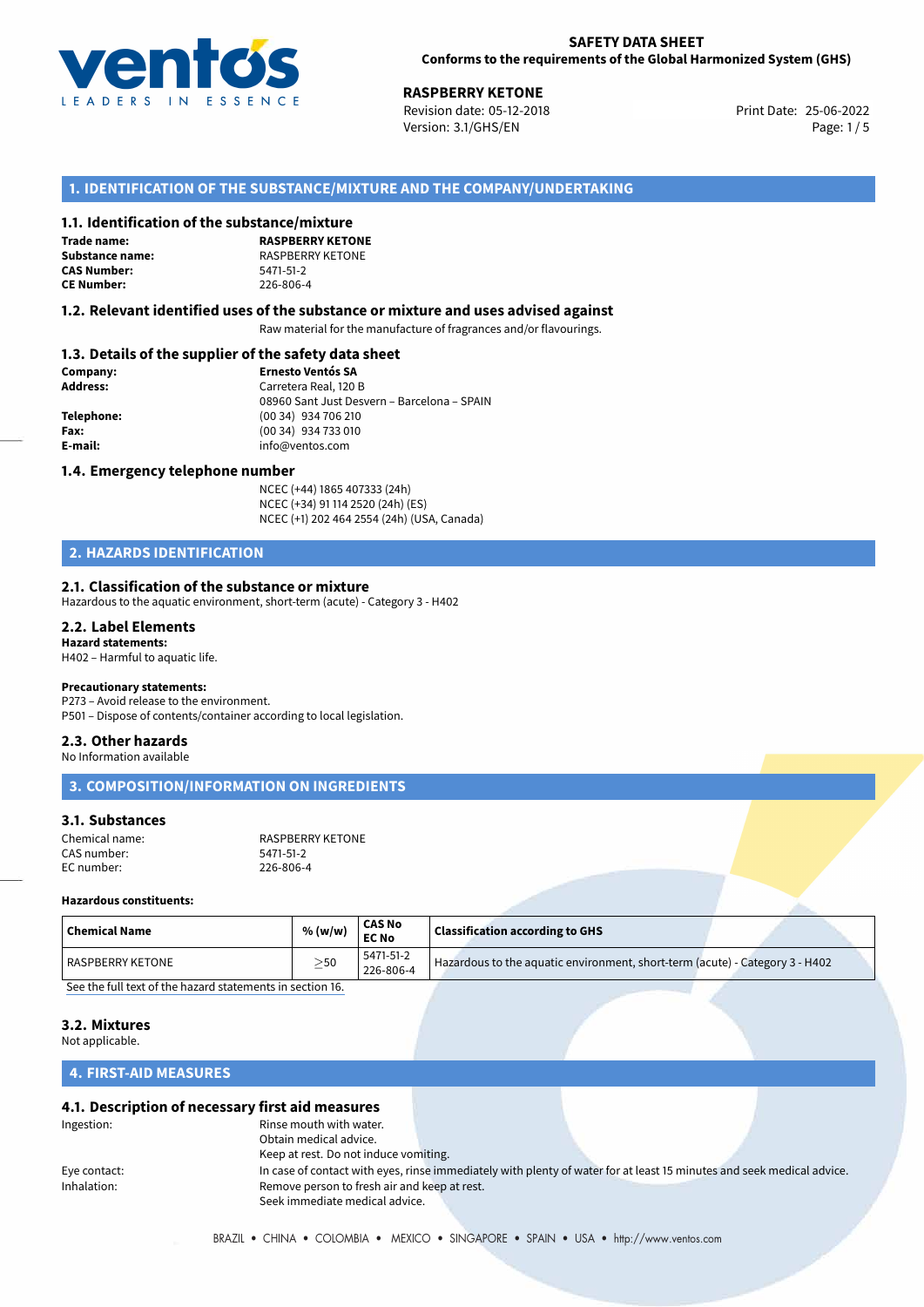

# **RASPBERRY KETONE**<br>
Revision date: 05-12-2018<br> **Print Date: 25-06-2022**

Revision date: 05-12-2018 Version: 3.1/GHS/EN Page: 2 / 5

Skin contact: Take off immediately all contaminated clothing. Thoroughly wash affected skin with soap and water. Seek medical attention if symptoms persist.

# **4.2. Most important symptoms and effects, both acute and delayed**

No information available.

# **4.3. Indication of any immediate medical attention and special treatment needed**

No information available.

# **5. FIRE-FIGHTING MEASURES**

# **5.1. Extinguishing Media**

Water spray, carbon dioxide, dry chemical powder or appropriate foam. For safety reasons do not use full water jet.

# **5.2. Special hazards arising from the substance or mixture**

Known or Anticipated Hazardous Products of Combustion: Emits toxic fumes under fire conditions.

### **5.3. Advice for firefighters**

High temperatures can lead to high pressures inside closed containers. Avoid inhalation of vapors that are created. Use appropriate respiratory protection. Do not allow spillage of fire to be poured into drains or watercourses. Wear self-contained breathing apparatus and protective clothing.

# **6. ACCIDENTAL RELEASE MEASURES**

### **6.1. Personal precautions, protective equipment and emergency procedures**

Evacuate surronding areas. Ensure adequate ventilation. Keep unnecessary and unprotected personnel from entering. Do not breathe vapor/spray. Avoid contact with skin and eyes. Information regarding personal protective measures: see section 8.

### **6.2. Environmental precautions**

To avoid possible contamination of the environment, do not discharge into any drains, surface waters or groundwaters.

### **6.3. Methods and materials for containment and cleaning up**

Cover with an inert, inorganic, non-combustible absorbent material (e.g. dry-lime, sand, soda ash). Place in covered containers using non-sparking tools and transport outdoors. Avoid open flames or sources of ignition (e.g. pilot lights on gas hot water heater). Ventilate area and wash spill site after material pickup is complete.

# **6.4. Reference to other sections**

Information regarding exposure controls, personal protection and disposal considerations can be found in sections 8 and 13.

# **7. HANDLING AND STORAGE**

# **7.1. Precautions for safe handling**

Do not store or handle this material near food or drinking water. Do not smoke. Avoid contact with the eyes, skin and clothing. Wear protective clothing and use glasses. Observe the rules of safety and hygiene at work. Keep in the original container or an alternative made from a compatible material.

# **7.2. Conditions for safe storage, including any incompatibilities**

Store in tightly closed and preferably full containers in a cool, dry and ventilated area, protected from light. Keep away from sources of ignition (e.g. hot surfaces, sparks, flame and static discharges). Keep away from incompatible materials (see section 10).

# **7.3. Specific end use(s)**

No information available.

## **8. EXPOSURE CONTROLS AND PERSONAL PROTECTION**

# **8.1. Control parameters**

Components with occupational exposure limits: None known.

### **8.2. Exposure controls**

Measures should be taken to prevent materials from being splashed into the body. Provide adequate ventilation, according to the conditions of use. Use a mechanical exhaust if required.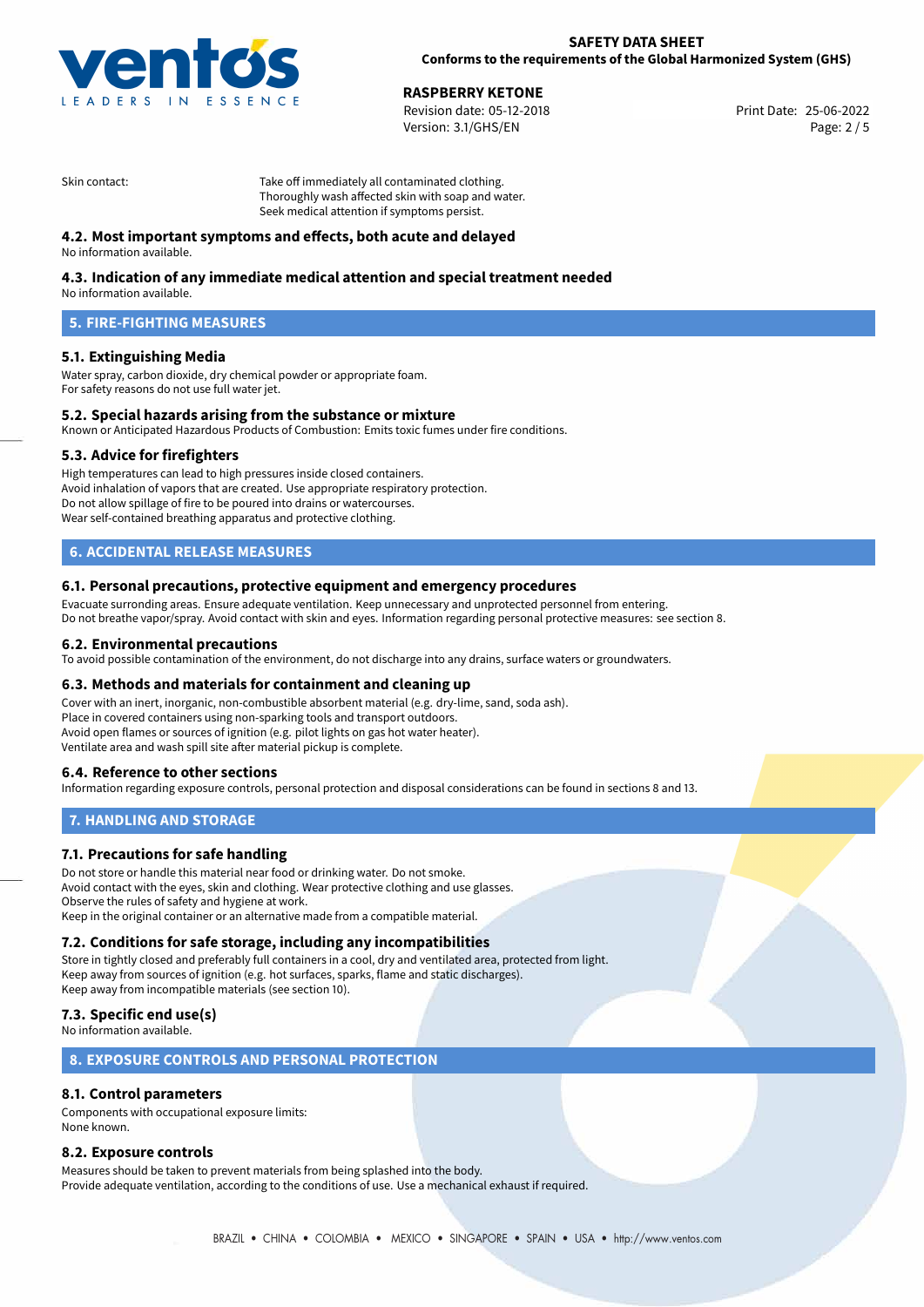

# **RASPBERRY KETONE**<br>
Revision date: 05-12-2018<br> **Print Date: 25-06-2022**

Revision date: 05-12-2018 Version: 3.1/GHS/EN Page: 3 / 5

# **8.3. Individual protection measures, such as personal protective equipment**

Eye/Face protection: Chemical safety goggles are recommended. Wash contaminated goggles before reuse. Chemical-resistant gloves are recommended. Wash contaminated gloves before reuse. Body protection: Personal protective equipment for the body should be selected based on the task being performed and the risks involved. Respiratory Protection: In case of insufficient ventilation, use suitable respiratory equipment. Environmental exposure controls: Emissions from ventilation or process equipment should be checked to ensure they comply with environmental protection legislation. In some cases, filters or engineering modifications to the process equipment will be necessary to reduce emissions to acceptable levels.

# **9. PHYSICAL AND CHEMICAL PROPERTIES**

### **9.1. Information on basic physical and chemical properties**

| Appearance:                            | Solid                     |
|----------------------------------------|---------------------------|
| Colour:                                | Conforms to standard      |
| Odour:                                 | Conforms to standard      |
| Odour theshold:                        | Not determined            |
| pH:                                    | Not determined            |
| Melting point/freezing point:          | $80 - 85$                 |
| Boling point/boiling range (°C):       | Not determined            |
| Flash point:                           | 110 °C                    |
| Evaporation rate:                      | Not determined            |
| Flammability:                          | Not determined            |
| Lower flammability/Explosive limit:    | Not determined            |
| Upper flammability/Explosive limit:    | Not determined            |
| Vapour pressure:                       | Not determined            |
| Vapour Density:                        | Not determined            |
| Density:                               | Not determined            |
| Relative density:                      | Not determined            |
| Water solubility:                      | <b>INSOLUBLE IN WATER</b> |
| Solubility in other solvents:          | SOLUBLE IN ETHANOL        |
| Partition coefficient n-octanol/water: | Not determined            |
| Auto-ignition temperature:             | Not determined            |
| Decomposition temperature:             | Not determined            |
| Viscosity, dynamic:                    | Not determined            |
| Viscosity, kinematic:                  | Not determined            |
| Explosive properties:                  | Not determined            |
| Oxidising properties:                  | Not determined            |
|                                        |                           |

## **10. STABILITY AND REACTIVITY**

### **10.1. Reactivity**

No hazardous reactions if stored and handled as prescribed/indicated.

# **10.2. Chemical stability**

The product is stable if stored and handled as prescribed/indicated.

### **10.3. Possibility of hazardous reactions**

No hazardous reactions if stored and handled as prescribed/indicated.

### **10.4. Conditions to Avoid**

Conditions to Avoid: Excessive heat, flame or other ignition sources.

### **10.5. Incompatible materials**

Avoid contact with strong acids and bases and oxidizing agents.

### **10.6. Hazardous decomposition products**

During combustion may form carbon monoxide and unidentified organic compounds.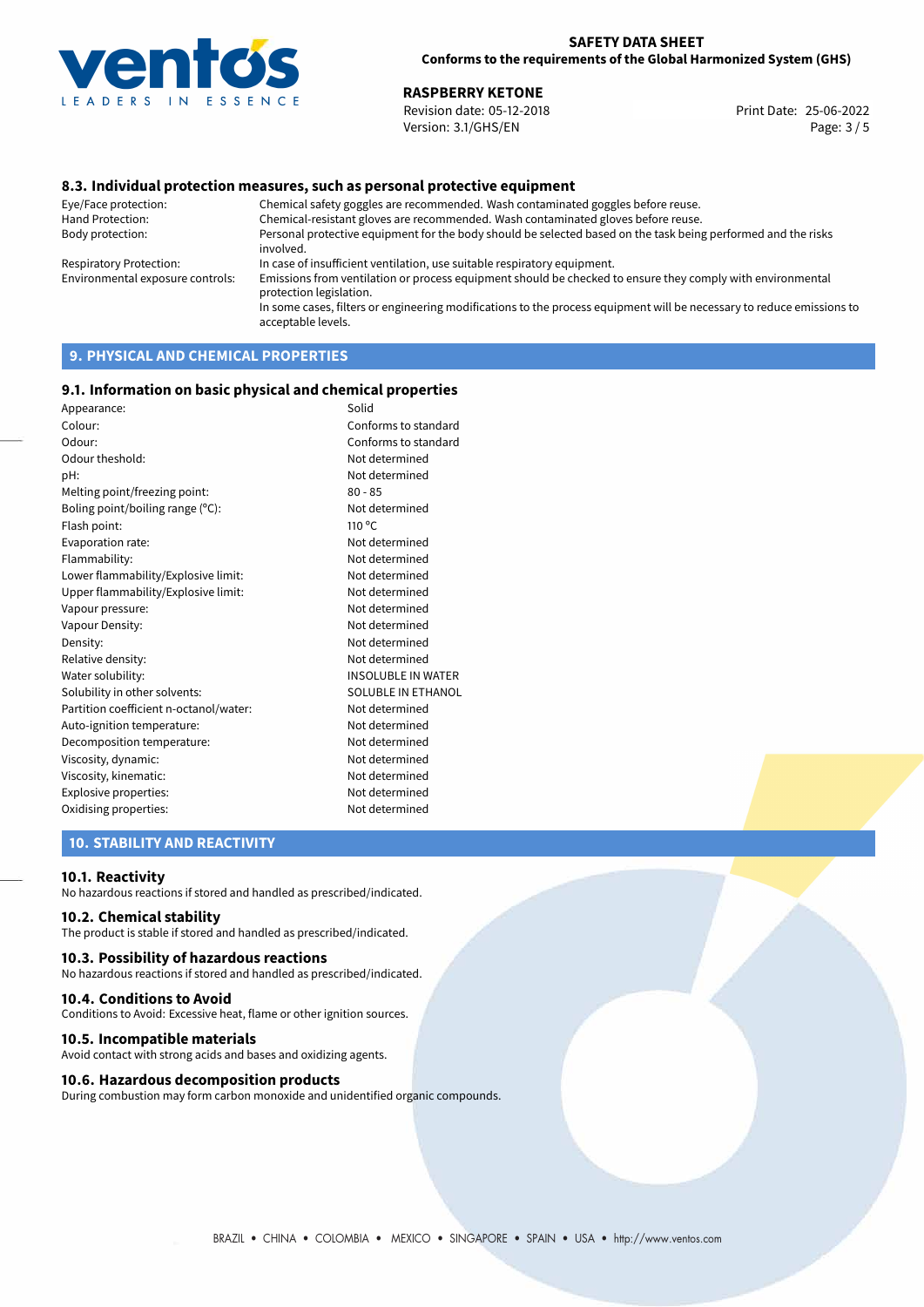

# **SAFETY DATA SHEET Conforms to the requirements of the Global Harmonized System (GHS)**

25-06-2022 **RASPBERRY KETONE** Revision date: 05-12-2018 Print Date: Version: 3.1/GHS/EN Page: 4 / 5

# **11. TOXICOLOGICAL INFORMATION**

| <b>Acute toxicity</b>             | Based on the data available, the criteria for classification are not met. |
|-----------------------------------|---------------------------------------------------------------------------|
| Skin corrosion/irritation         | Based on the data available, the criteria for classification are not met. |
| Serious eye damage/irritation     | Based on the data available, the criteria for classification are not met. |
| Respiratory or skin sensitisation | Based on the data available, the criteria for classification are not met. |
| Germ cell mutagenicity            | Based on the data available, the criteria for classification are not met. |
| Carcinogenicity                   | Based on the data available, the criteria for classification are not met. |
| Reproductive toxicity             | Based on the data available, the criteria for classification are not met. |
| <b>STOT-single exposure</b>       | Based on the data available, the criteria for classification are not met. |
| <b>STOT-repeated exposure</b>     | Based on the data available, the criteria for classification are not met. |
| <b>Aspiration hazard</b>          | Based on the data available, the criteria for classification are not met. |

# **12. ECOLOGICAL INFORMATION**

### **12.1. Toxicity**

**Assessment:** Harmful to aquatic life. **Experimental/calculated data:** No information available.

### **12.2. Degradability**

Biodegradation : Readily biodegradable. (OECD 301 B).

### **12.3. Bioaccumulative potential** No information available.

# **12.4. Soil mobility**

No information available.

### **12.5. Other adverse effects**

See also sections 6, 7, 13 and 15 Do not allow to get into waste water or waterways.

### **13. DISPOSAL CONSIDERATIONS**

### **13.1. Waste treatment methods**

Dispose of in accordance with national and local environmental regulations.

# **14. TRANSPORT INFORMATION**

|                                  | <b>ADR/RID/ADN</b>                | <b>IMDG</b>                       | <b>IATA-ICAO</b>                  |
|----------------------------------|-----------------------------------|-----------------------------------|-----------------------------------|
| 14.1. UN Number                  | Not classified as hazardous goods | Not classified as hazardous goods | Not classified as hazardous goods |
| 14.2. UN Proper Shipping Name    | Not applicable                    | Not applicable                    | Not applicable                    |
| 14.3. Transport Hazard Class(es) | Not applicable                    | Not applicable                    | Not applicable                    |
| 14.4. Packing Group              | Not applicable                    | Not applicable                    | Not applicable                    |
| 14.5. Environmental hazards      | No                                | <b>No</b>                         | No.                               |
| Additional information           |                                   |                                   |                                   |

# **14.6 Special precautions for user**

None known

### **14.7. Transport in bulk according to Annex II of MARPOL 73/78 and the IBC Code**

No information available

# **15. REGULATORY INFORMATION**

### **15.1. Safety, health and environmental regulations/legislation specific for the substance or mixture** No information available

### **16. OTHER INFORMATION**

**Full text of the R-phrases, hazard statements and precautionary statements mentioned in section 3:** H402 – Harmful to aquatic life.